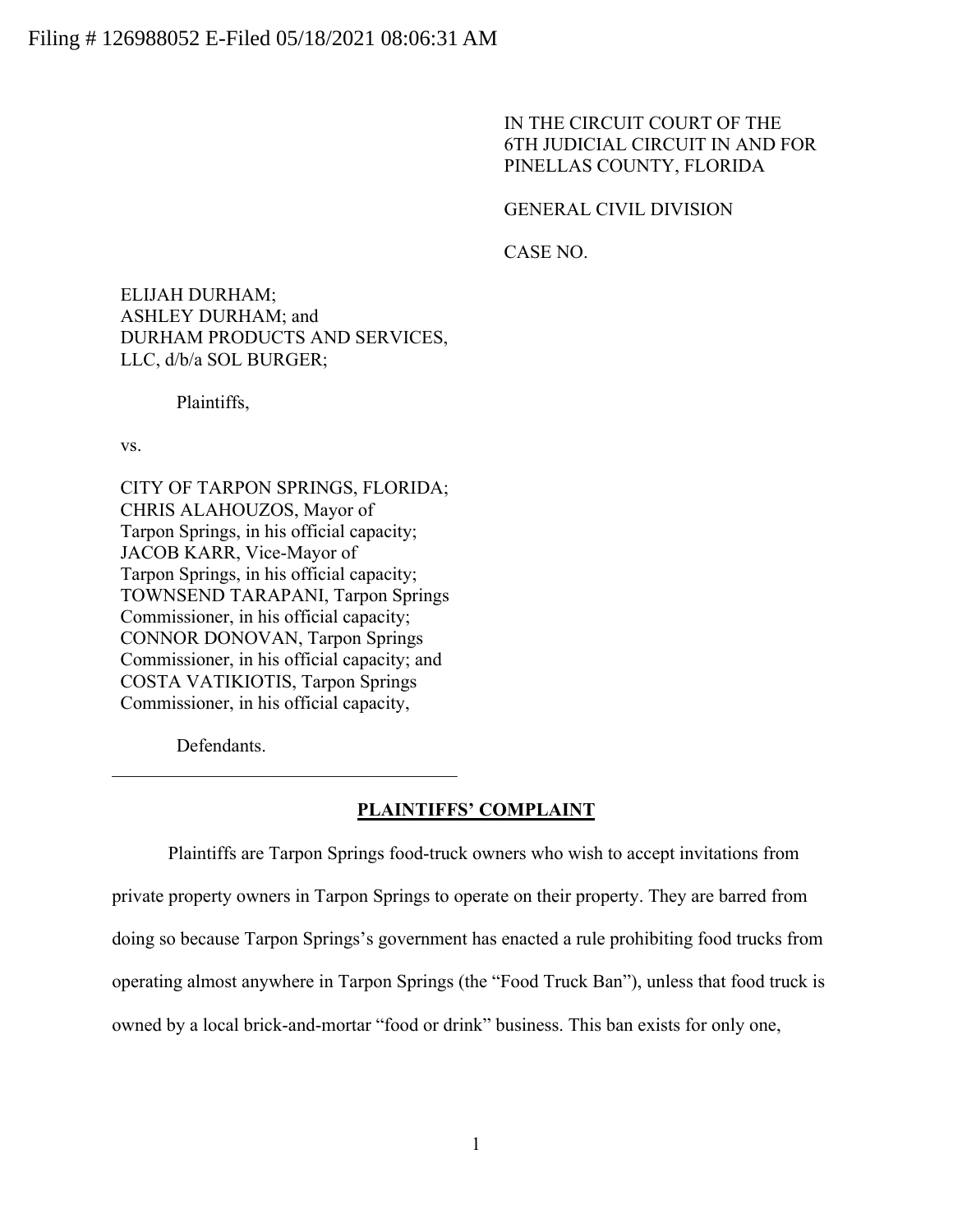unconstitutional, purpose: to protect established brick-and-mortar restaurants in Tarpon Springs from competition.

Therefore, Plaintiffs Elijah Durham, Ashley Durham, and Durham Products and Services, LLC, d/b/a SOL Burger, by and through their undersigned counsel, hereby file this Complaint to vindicate their right to economic liberty under Article I, Sections 2 and 9 of the Florida Constitution and sue the City of Tarpon Springs, Florida; Chris Alahouzos, in his official capacity as the Mayor of Tarpon Springs; Jacob Karr, in his official capacity as the Vice-Mayor of Tarpon Springs; Townsend Tarapani, in his official capacity as a Tarpon Springs Commissioner; Connor Donovan, in his official capacity as a Tarpon Springs Commissioner; and Costa Vatikiotis, in his official capacity as a Tarpon Springs Commissioner, as follows:

### **PARTIES**

1. Plaintiff Elijah Durham is a Florida citizen and resident of Pinellas County, Florida. He is a co-owner of SOL Burger, which is a food-truck business operating in Pinellas County, Florida.

2. Plaintiff Ashley Durham is a Florida citizen and resident of Pinellas County, Florida. She is a co-owner of SOL Burger, which is a food-truck business operating in Pinellas County, Florida.

3. Plaintiff Durham Products and Services, LLC, d/b/a SOL Burger is a Florida limited liability company operating in Pinellas County, Florida. It is completely owned by Plaintiffs Elijah Durham and Ashley Durham.

4. Defendant City of Tarpon Springs, Florida (the "City") is a municipality incorporated pursuant to Chapter 165 of the Florida Statutes and located in Pinellas County, Florida.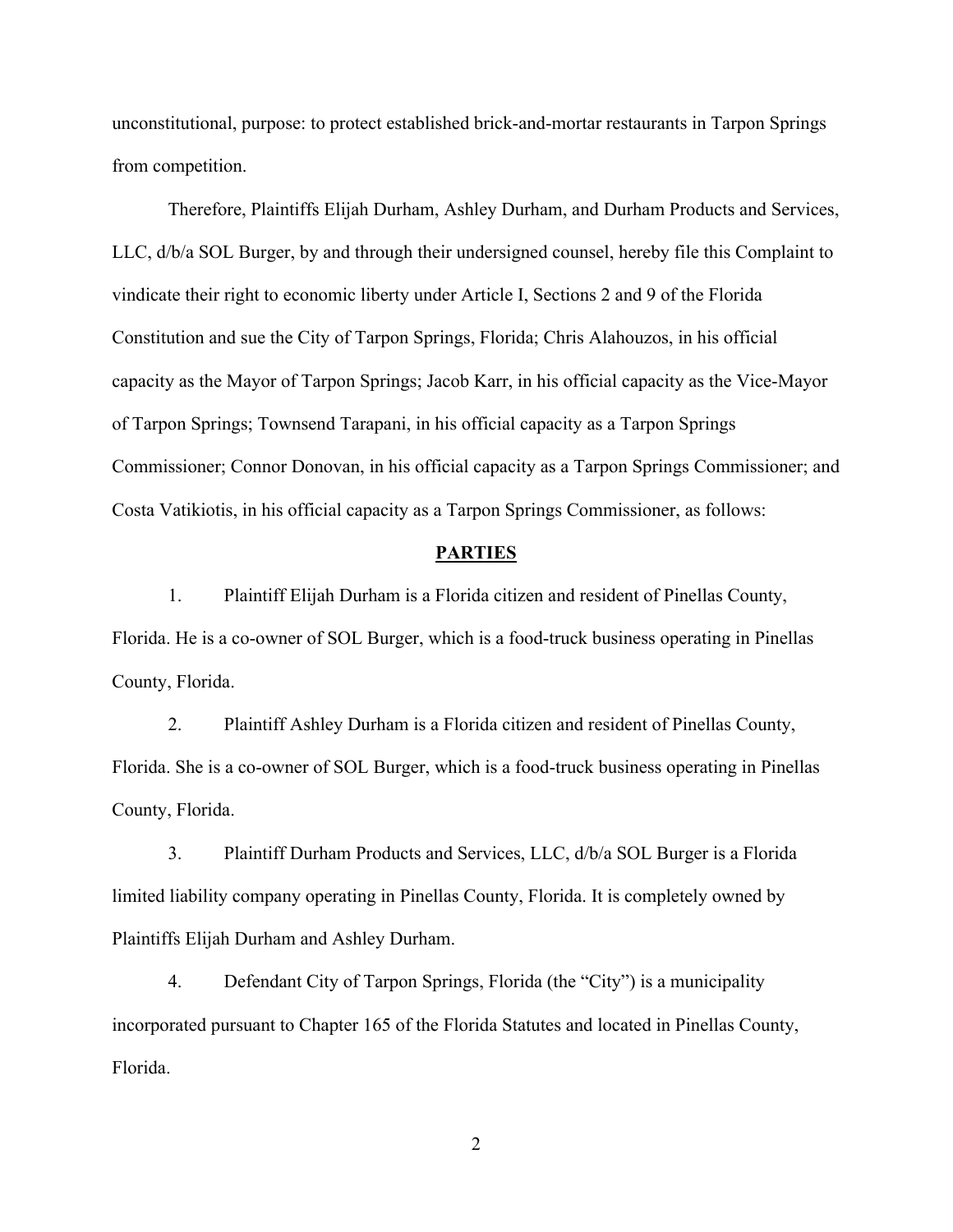5. Defendant Chris Alahouzos is the Mayor of Tarpon Springs. Defendant Alahouzos is sued in his official capacity.

6. Defendant Jacob Karr is the Vice-Mayor of Tarpon Springs. Defendant Karr is sued in his official capacity.

7. Defendant Townsend Tarapani is a Tarpon Springs City Commissioner. Defendant Tarapani is sued in his official capacity.

8. Defendant Connor Donovan is a Tarpon Springs City Commissioner. Defendant Donovan is sued in his official capacity.

9. Defendant Costa Vatikiotis is a Tarpon Springs City Commissioner. Defendant Vatikiotis is sued in his official capacity.

# **JURISDICTION AND VENUE**

10. At all times pertinent to this action, the acts complained of have occurred in, or are currently occurring in, Pinellas County, Florida.

11. This action arises under Article I, Sections 2 (Basic Rights and Equal Protection) and 9 (Due Process) of the Florida Constitution. Accordingly, this Court has subject-matter jurisdiction over this action.

12. This Court has jurisdiction over declaratory judgment actions pursuant to Section 86.011 of the Florida Statutes.

13. Venue is proper in this circuit, as the parties are all located in this circuit, and the dispute arose in this circuit.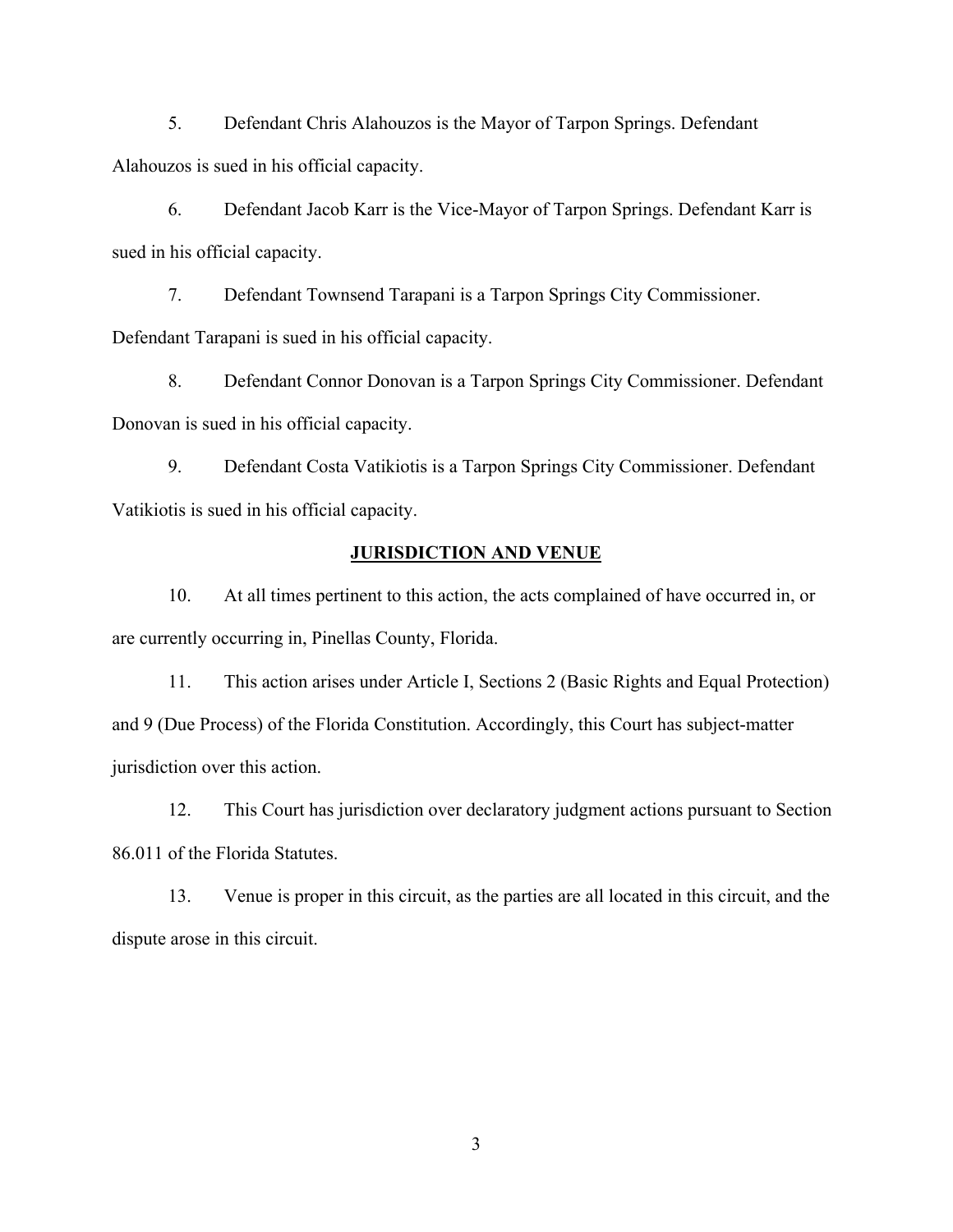### **FACTUAL ALLEGATIONS**

### **The Food Truck Industry in the United States**

14. Mobile food establishments, including Elijah and Ashley's SOL Burger, are commercial vehicles that enable entrepreneurs to travel from place to place, or remain in a fixed location, in order to sell and serve food to customers.

15. Food trucks can take many different forms. Some only serve food that is prepared and prepackaged. Other food trucks, like SOL Burger, are self-sufficient mobile kitchens where people prepare and serve food directly from the food truck.

16. Historically, food trucks served simple products such as sandwiches and tacos, often to construction workers and manual laborers.

17. Today, food trucks serve a wide variety of cuisines to diverse clientele. The general public now benefits from food options that can range from Korean fusion, to cupcakes, to barbecue.

18. Food trucks provide many benefits to their communities, including both convenience and a greater number of food choices for consumers.

19. Food trucks enliven communities. The popularity of food trucks often makes them a destination for loyal and prospective customers alike. Food trucks can help bring new energy and tourists to communities.

20. Food trucks also serve as complements to brick-and-mortar restaurants. Many food-truck entrepreneurs go on to open restaurants, and restaurant entrepreneurs may later open food trucks. Moreover, the customers who follow food trucks into a community often also spend money at brick-and-mortar restaurants that otherwise would not have happened, either during the initial visit or during subsequent visits.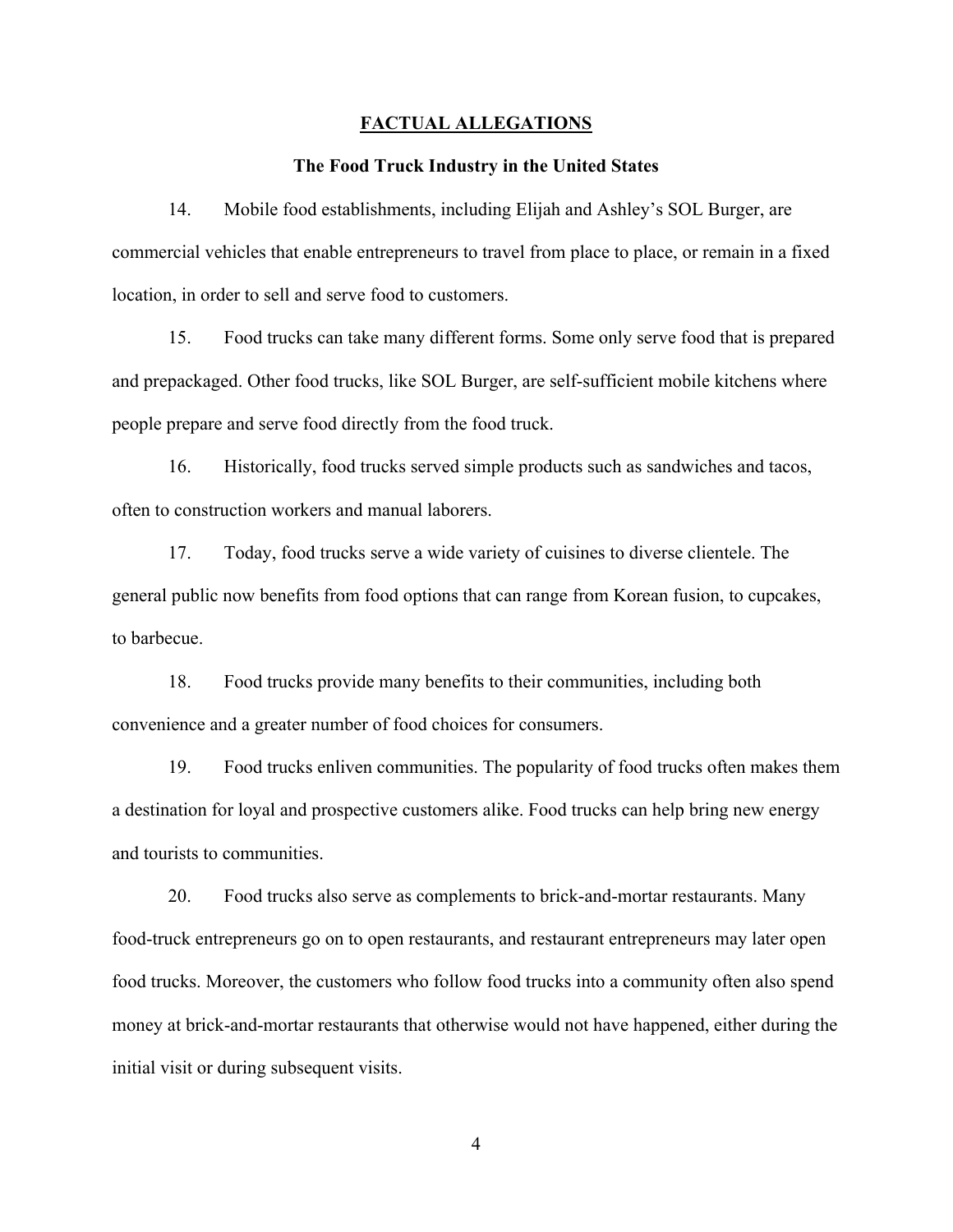21. In addition, property owners who do not operate full-service restaurants tend to love food trucks because food trucks attract customers to the location, which benefits the property owners. These property owners include craft breweries, as well as other types of property owners.

22. Food trucks are also job creators. In addition to the jobs created by and for the entrepreneurs who open the food trucks, food trucks often hire additional staff. Food trucks also provide jobs to those who build, equip, and maintain the trucks.

23. For these and other reasons, countless communities around the nation, as well as countless communities in Florida, welcome food trucks and do not impose any barriers to competition.

24. By preventing the citizens of Tarpon Springs from enjoying these benefits, the Food Truck Ban has irreparably harmed the public interest and will continue to do so each day the Food Truck Ban exists.

### **Elijah and Ashley's Food Truck Business, SOL Burger**

25. Elijah and Ashley Durham, through their business Durham Products and Services, LLC, own and operate the SOL Burger food truck.

26. Elijah is trained in the culinary arts, with a degree in culinary management from Valencia Community College.

27. Like many restaurant employees, Elijah was laid off from his job during the pandemic.

28. Taking matters into their own hands, Elijah and Ashley began working to launch their SOL Burger food truck.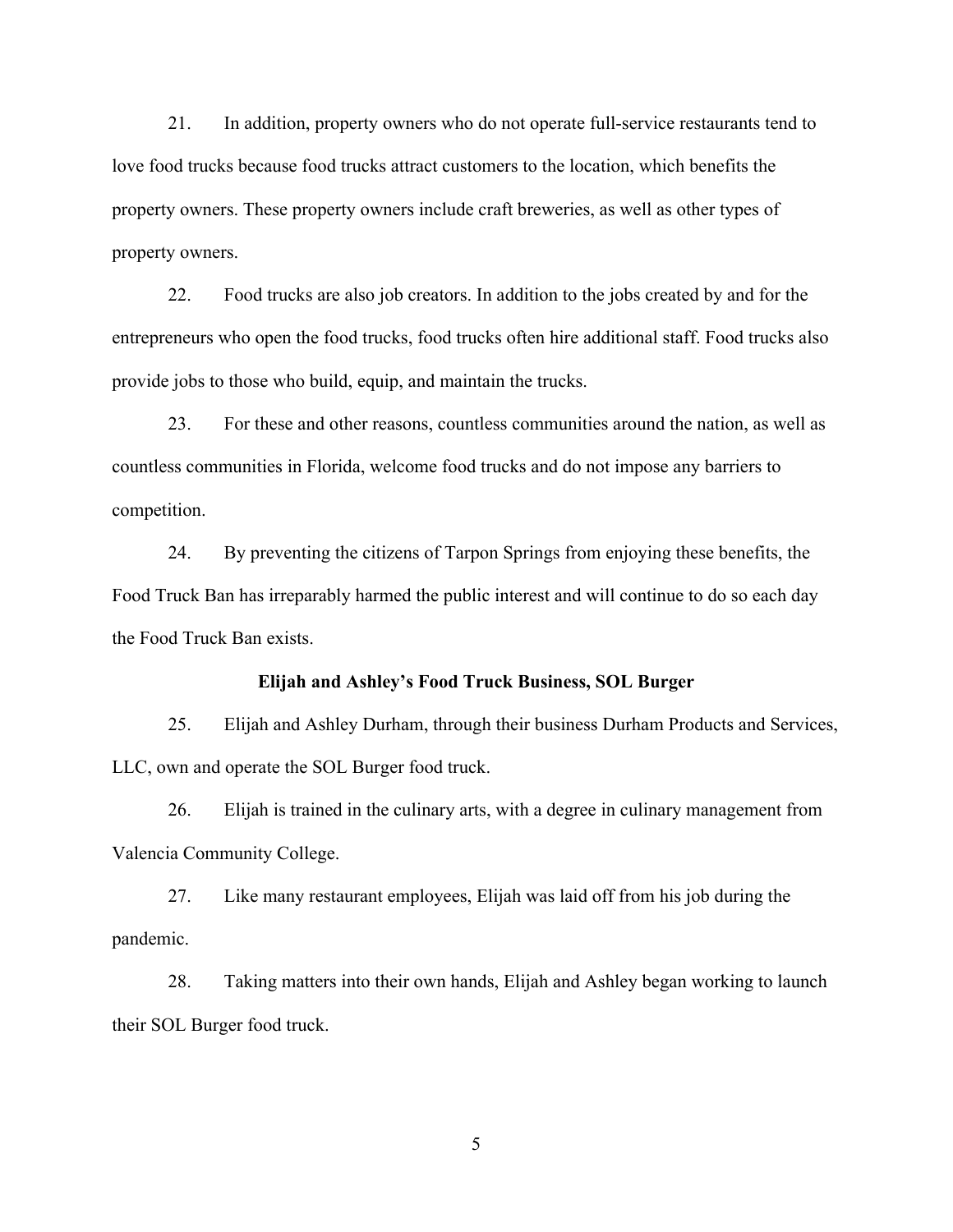29. They started planning their food truck in June 2020, just after the Florida Legislature passed the Occupational Freedom and Opportunity Act. Among other things, the Act made it illegal for cities to impose city-wide bans on food trucks.

30. Tarpon Springs formerly had a city-wide ban on food trucks, but Elijah and Ashley knew that ban was invalidated by the Occupational Freedom and Opportunity Act. As a result, they understood that their food truck would be free to operate throughout Tarpon Springs. This was confirmed by Tarpon Springs officials.

31. In August 2020, Elijah and Ashley bought a truck for their food truck business, then leased and picked up a trailer.

32. On August 7, 2020, Elijah and Ashley entered into a verbal agreement with a local Tarpon Springs craft brewery, Brighter Days Brewing Company, to operate SOL Burger on Brighter Days's property three to four days a week, beginning in early September.

33. SOL Burger began operating at Brighter Days Brewing Company on September 5, 2020.

34. SOL Burger is a full-service kitchen food truck offering a build-your-own-burger menu and a selection of custom-made specialty burgers. The burgers are made from all local ingredients: buns from a local bakery, lettuce grown on Florida farms, and beef from cattle raised in-state. Elijah and Ashley's goal was to spend their money on local food products so that the money they spent on food stuffs would, in turn, feed the local economy.

35. The brewery's customers loved the options provided by SOL Burger.

36. The brewery's owners, their customers, and Elijah and Ashley were all happy with the arrangement.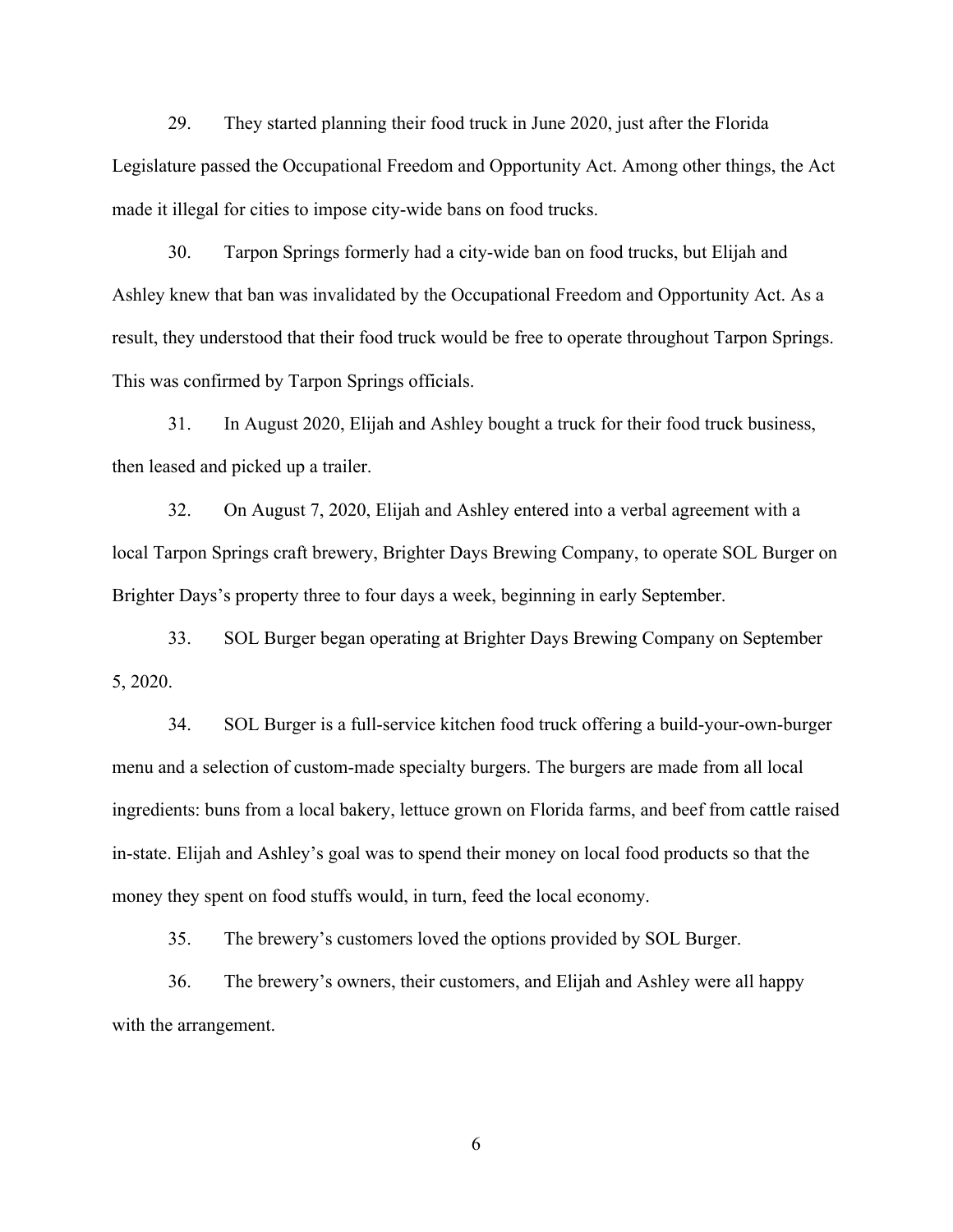37. But Elijah and Ashley's arrangement with Brighter Days Brewing was short lived. That is because on September 22, 2020, Defendants enacted the Food Truck Ban, making it illegal for Elijah and Ashley to operate their food truck at Brighter Days Brewing.

38. Elijah and Ashley would like to resume operating their food truck at Brighter Days Brewing, but they cannot solely because of the Food Truck Ban. And Brighter Days would like to resume inviting Elijah and Ashley to operate their food truck at Brighter Days, but it cannot solely because of the Food Truck Ban.

39. There are numerous other private property owners in Tarpon Springs that would like SOL Burger to operate on their property. Elijah and Ashley would like to do so but cannot because of the Food Truck Ban.

40. These other private property owners include Sylvia Joanow, who has expressly informed Elijah and Ashley that she would invite them to operate their food truck on her commercial property in Tarpon Springs if the Food Truck Ban did not bar her from doing so.

41. But for Tarpon Springs's Food Truck Ban, Elijah and Ashley could have and would have accepted these invitations, including the invitations to operate their SOL Burger food truck at Brighter Days and on Sylvia's property.

42. The Food Truck Ban has destroyed SOL Burger's mutually beneficial agreement with Brighter Days Brewing Company and prevents SOL Burger from resuming the agreement with Brighter Days Brewing Company.

43. Because of the Food Truck Ban, Elijah, Ashley, and SOL Burger cannot establish new mutually beneficial working agreements with property owners in Tarpon Springs.

44. Contrary to Elijah and Ashley's business plan, the Food Truck Ban has forced SOL Burger to travel outside their hometown of Tarpon Springs six to eight times a week.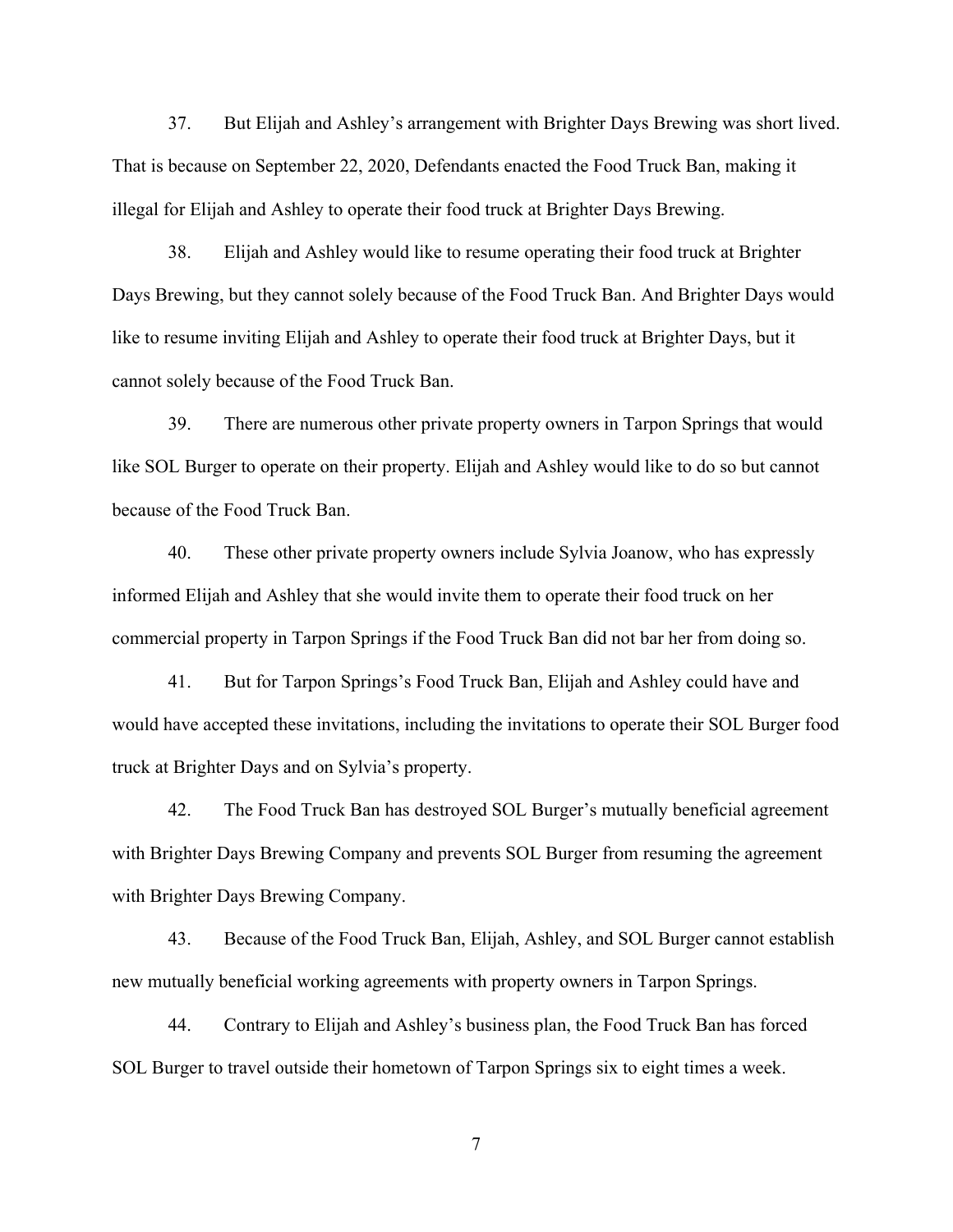# **Tarpon Springs Bans Food Trucks, Unless the Food Truck is Owned by a Local Brick-and-Mortar Restaurant**

45. Tarpon Springs enacted the Food Truck Ban on September 22, 2020. It is found in Tarpon Springs Comprehensive Zoning and Land Development Code (the "Tarpon Springs Code") § 56.05.

46. The Food Truck Ban states that "[m]obile food dispensing shall only be authorized on a parcel of land consistent with this section." For food trucks not owned by local restaurants, the only available parcels of land "consistent this section" were intentionally chosen by Defendants to be far away from downtown Tarpon Springs, far away from restaurants, far away from craft breweries, and far away from customers.

47. Protectionism is the sole reason the Food Truck Ban exists.

48. Protectionism is not a constitutionally legitimate reason for a law under the Florida Constitution.

49. Tarpon Springs's government officials have publicly stated that the purpose of the Food Truck Ban is to protect incumbent restaurants in Tarpon Springs from competition.

50. When Tarpon Springs created the Food Truck Ban, it was in response to concerns from Tarpon Springs's restaurant owners that they did not want to compete with food trucks operating in the downtown area.

51. Tarpon Springs's officials have publicly admitted that these concerns from Tarpon Springs's restaurant owners were what led Defendants to enact the Food Truck Ban.

52. At the Board of Commissioners' meeting on September 8, 2020, Renea Vincent, Head of the Planning and Zoning Department, said the "major concern [from] the Planning and Zoning Board" was that "existing restaurants obviously had to expend considerable money on a brick-and-mortar restaurant and putting improvements into those and basically it is not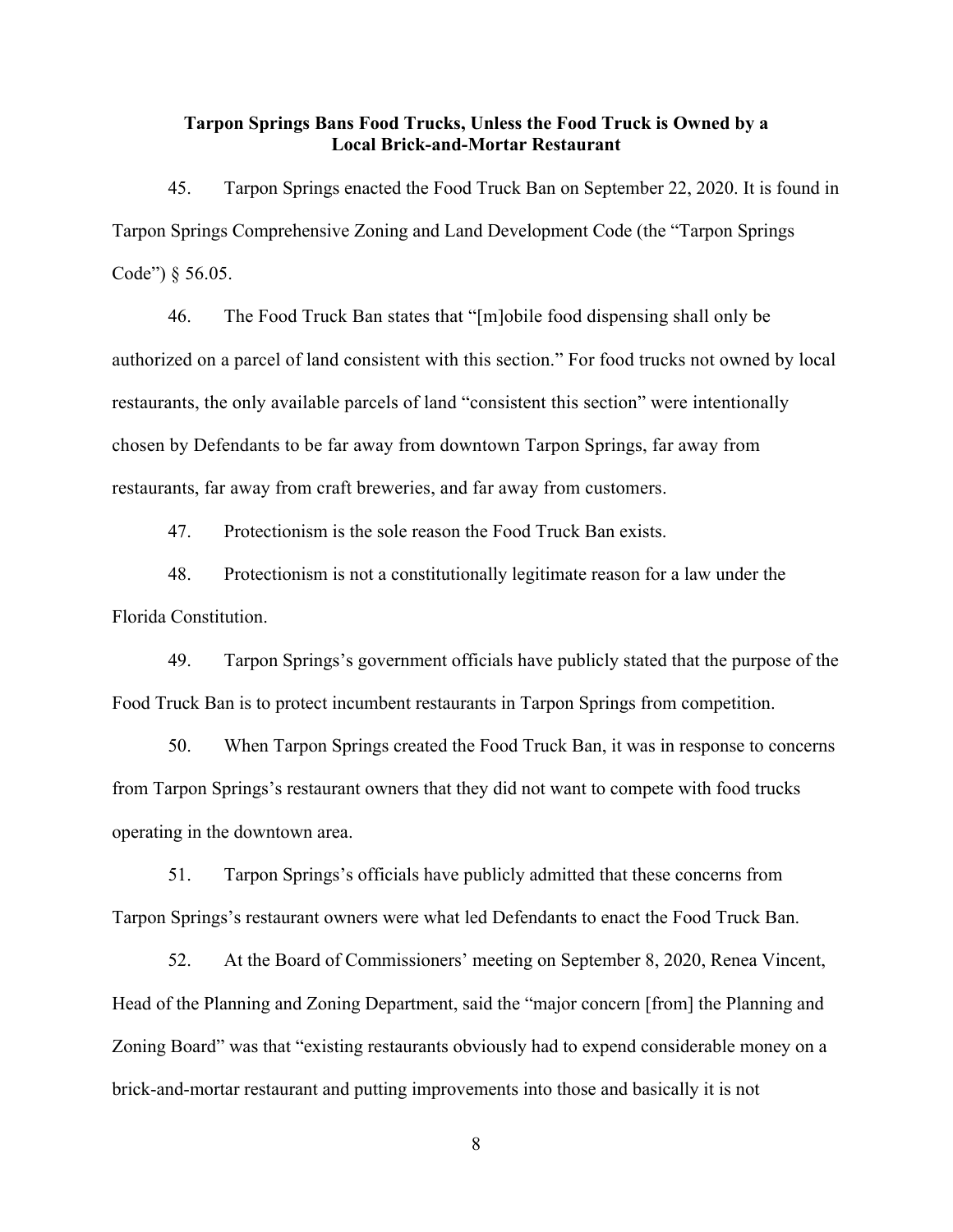inexpensive to open a restaurant from the investment standpoint and so I believe the consensus was that by bringing in a mobile food truck you're kind of circumventing that investment" by the brick-and-mortar restaurants.

53. In response to a question from Defendant Tarapani, a City Commissioner, Mrs. Vincent explained that the reason for the ordinance's distinction between restaurant-owned food trucks and independently owned food trucks was that: "I would not be comfortable with a thirdparty vendor or you know an outside vendor bringing a separate [food truck], something that the restaurant does not have that investment in, they don't own it and they don't operate it, they have someone else bringing it on site and operating it. To me that's a distinction between the existing code and what 56.06 would do."

54. Defendant Tarapani agreed with Mrs. Vincent's statement and responded: "I'm not in favor of a third party."

55. Defendant Donovan, a City Commissioner, said: "I think I'm kinda picking up on the vibe of the commission and I think we're all kinda pulling in the same direction here. We want to do what we can to enable restaurants to be empowered to make creative decisions, especially in a time like this, and you also don't want to introduce unfair competition to maybe some of your neighboring restaurants or something like that."

56. Defendant Vatikiotis, a City Commissioner, speaking about the reason for the Food Truck Ban stated: "It was pretty cut and dry, no food trucks in the sponge docks and the downtown districts and for the reasons that were cited as far as the investment and protecting existing restaurants and things."

57. On September 22, 2020, Defendant Alahouzos, Mayor of Tarpon Springs, stated: "Honestly, we do not want to have someone to put a trailer in the back of their business and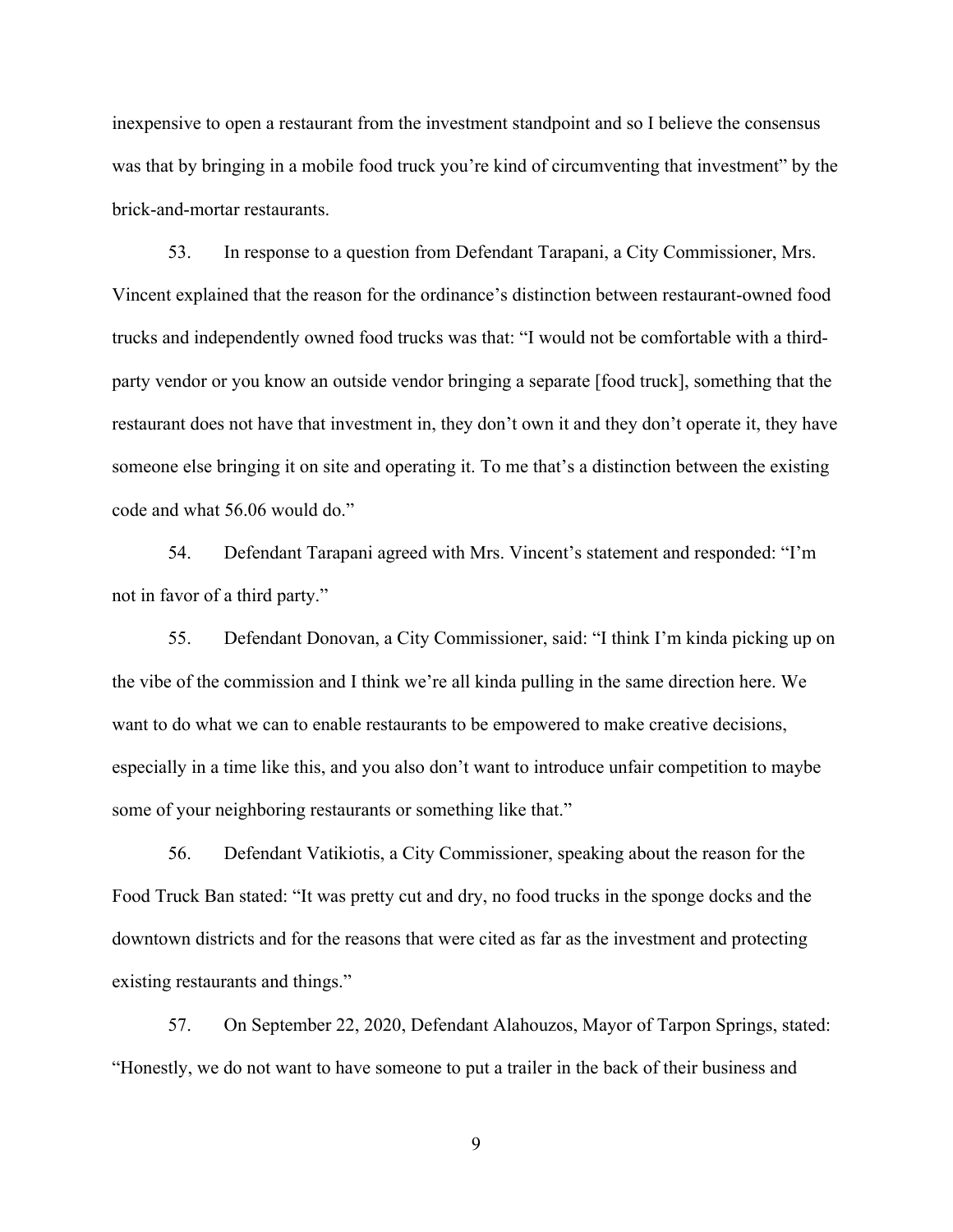become a restaurant in a matter of days. It's unfair competition. We have 55 existing restaurants in Tarpon Springs and they spend hundreds of thousands of dollars to operate the restaurants and I think that's going to be a big mistake if we're allowed to do that. I've received many phone calls from many restaurant owners, from cooks, from waitresses to go ahead and vote against that."

58. At the Board of Commissioners' meeting on September 22, 2020, Defendant Donovan confirmed that he supported the Food Truck Ban because "it is a great balance between protecting the already existing business owners while also giving those businesses that want the flexibility of trying to make more money the opportunity to do so if they want to."

59. Mrs. Vincent noted "specific opposition" from existing restaurants for allowing food trucks downtown and in the sponge-docks area of town.

60. Defendant Tarapani stated that although he is not a restaurant owner, "putting myself in that position [as a restaurant owner] I don't see a big area of concern given that [food trucks] are limited to an existing operation." He went on to state that he supports the Food Truck Ban because it "protects existing businesses enough."

61. The fact that the Food Truck Ban is not motivated by any legitimate government interests is also shown by the exceptions to the Ban.

62. One exception allows local brick-and-mortar "food or drink" establishments to operate their own food trucks. This exception is found in Tarpon Springs Code § 56.06.

63. This means that Brighter Days Brewing could operate its own food truck on its property but cannot invite SOL Burger onto its property to do the same thing.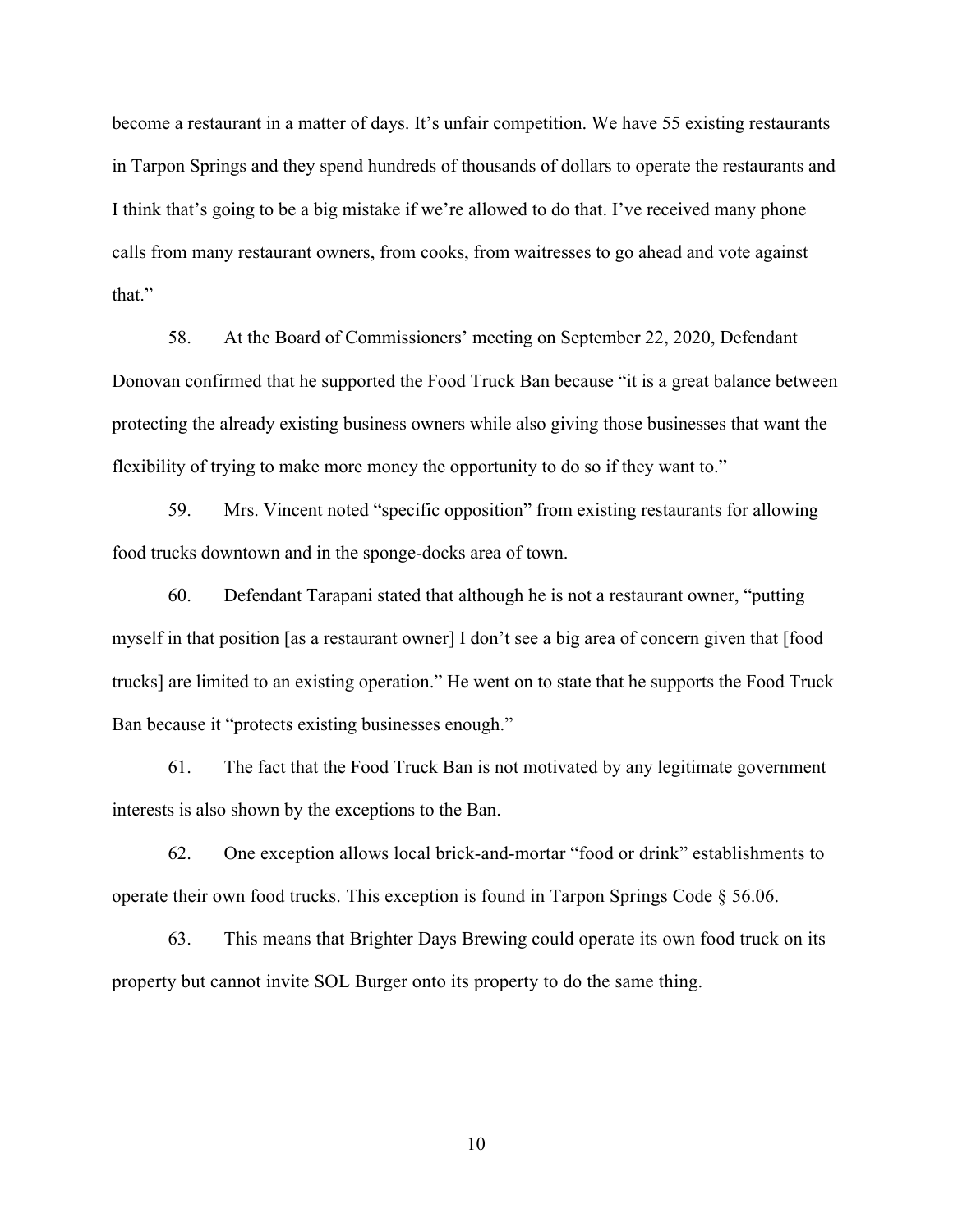64. Another exception is for special events. The special-event exception (otherwise known as the special-permit exception) is located in Tarpon Springs Code § 56.05 and in Tarpon Springs Code of Ordinances §§ 12.5-7 to 12.5-15.

65. Tarpon Springs's government hosts food-truck events in Tarpon Springs from time to time. The Food Truck Ban does not apply to these city-run events, and SOL Burger has participated in them.

66. The lack of a constitutionally legitimate reason for the Food Truck Ban is also shown by the fact that Tarpon Springs allows non-restaurant-owned food trucks like SOL Burger "to operate in areas of the City of Tarpon Springs where property is zoned HB Highway Business, CPD Commercial Planned Development (non-residential property only), IR Industrial Restricted, and IH Industrial Heavy." Tarpon Springs Code § 56.05.

67. These zones include a strip of highway and an industrial sector where there are no restaurants, no craft breweries, no tourists, and few, if any, customers.

68. Tarpon Springs created this particular exception merely to comply with state law prohibiting city-wide food truck bans.

69. Operating in the zones covered by this exception is not an option for Elijah and Ashley because it is not profitable enough for their business to survive.

70. Food truck owners that do not own a brick-and-mortar "food and drink" establishment cannot operate downtown or nearly anywhere in Tarpon Springs, except for on the rare occasions when there is a special event.

71. Tarpon Springs actively enforces the Food Truck Ban.

72. Under Tarpon Springs Code of Ordinances § 1-8, the general penalty for violating any provision of the Tarpon Springs Code that does not list its own penalty is "a misdemeanor of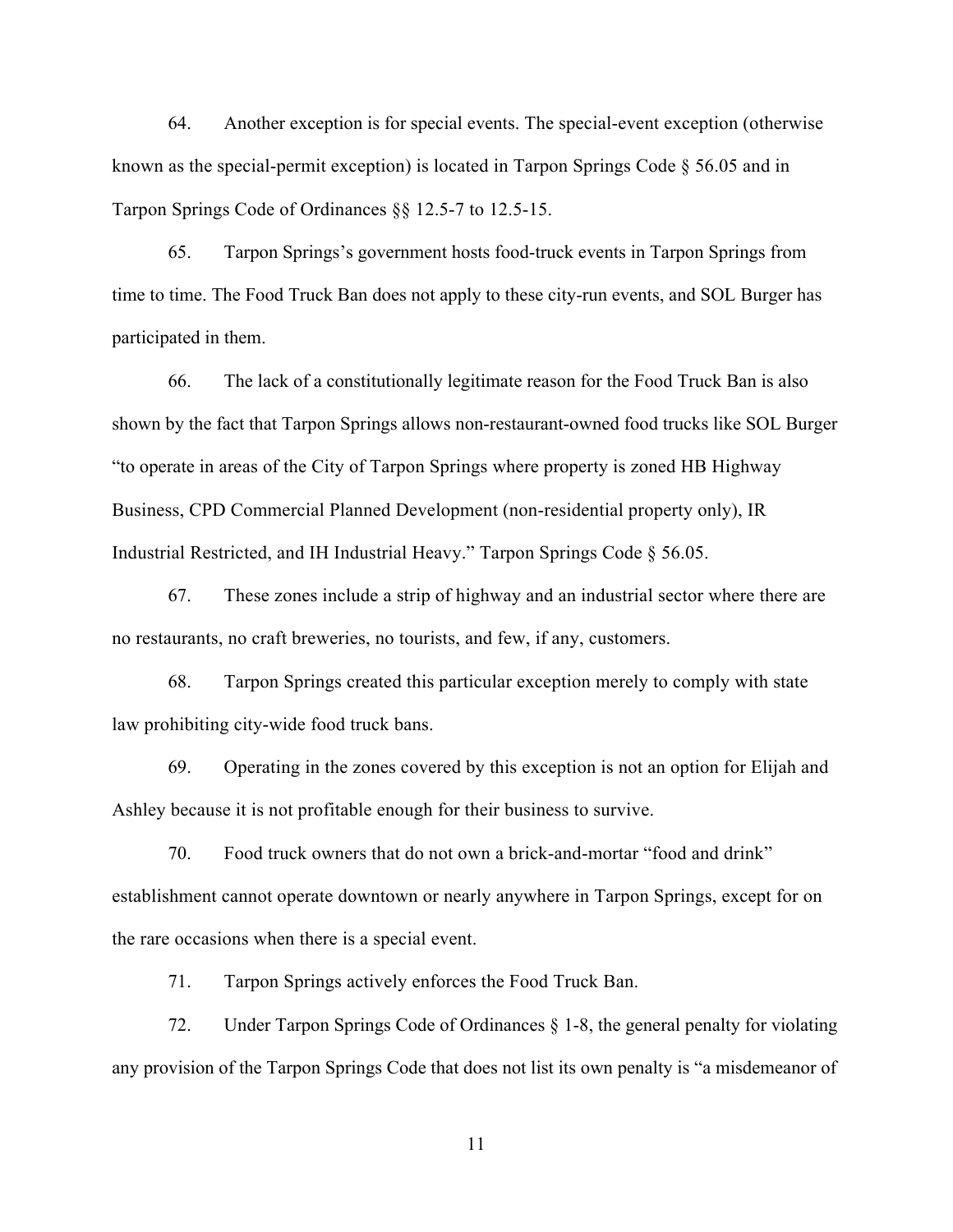the second degree" with a penalty up to 60 days in jail and/or up to a \$500 fine, unless the penalty is covered by Pinellas County's uniform fine schedule.

73. The Food Truck Ban in Tarpon Springs Code § 56.05 does not list its own penalties for violating the Ban.

74. Violations of the Food Truck Ban are not covered by Pinellas County's uniform fine schedule.

75. Violations of the Food Truck Ban are, therefore, subject to the general penalty: a second-degree misdemeanor punishable by up to 60 days in jail and/or up to a fine of \$500.

76. If Plaintiffs were to violate the Food Truck Ban, they could face up to 60 days in jail and up to a fine of \$500 per violation.

# **INJURIES TO PLAINTIFFS**

77. The Food Truck Ban has irreparably harmed Elijah and Ashley's business and will continue to do so every day that the Food Truck Ban exists.

78. Elijah and Ashley do not own a local brick-and-mortar "food or drink" business.

79. The Food Truck Ban means that Elijah and Ashley cannot lawfully operate their SOL Burger food truck in downtown Tarpon Springs or in most other parts of Tarpon Springs, except for when there is a special event.

80. If Elijah and Ashley were to operate their SOL Burger food truck at Brighter Days Brewing, they would be violating the Food Truck Ban and would face enforcement from Tarpon Springs's officials.

81. If Elijah and Ashley were to violate the Food Truck Ban, they could be criminally prosecuted.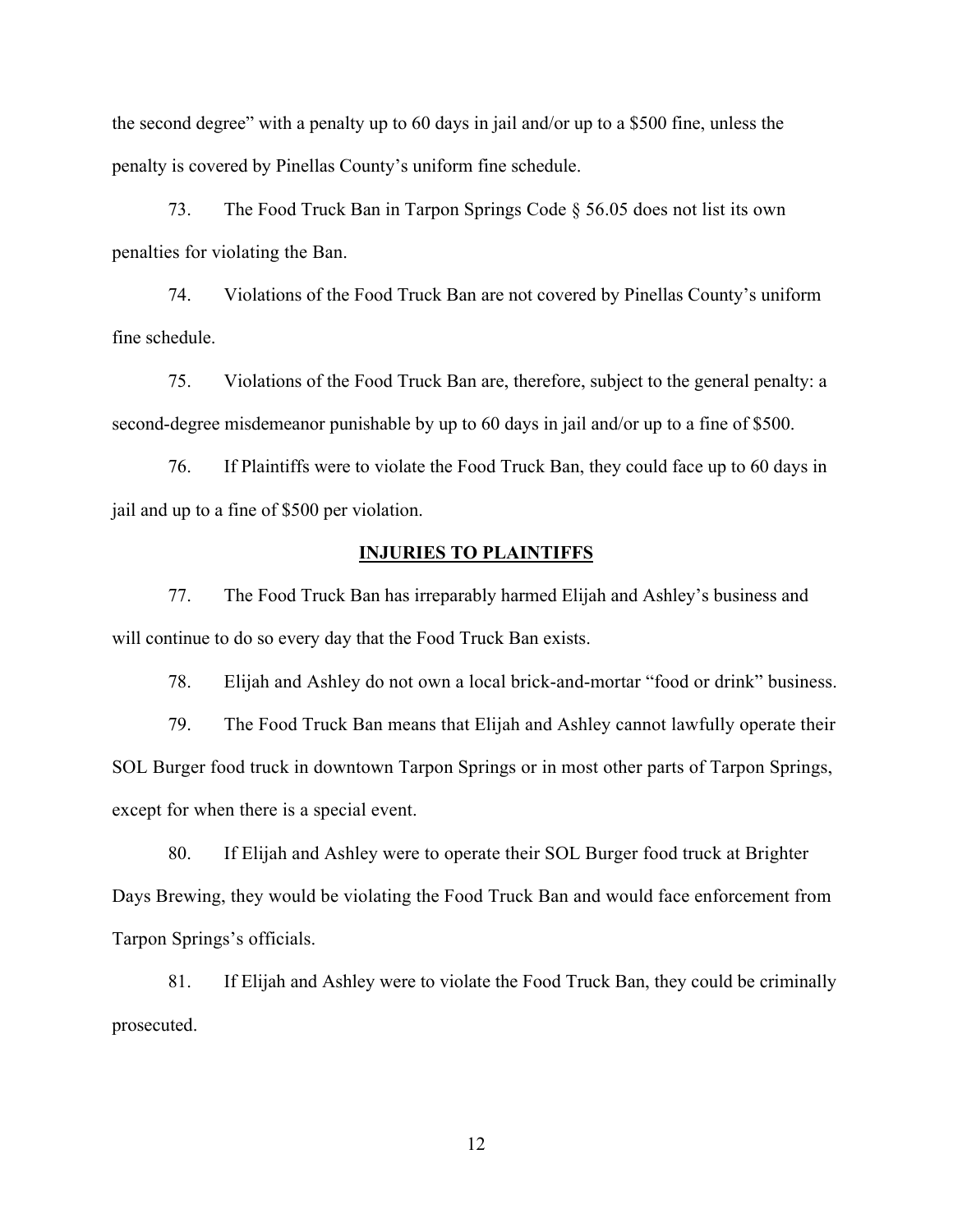82. But for the Food Truck Ban, Elijah and Ashley would resume operating their SOL Burger food truck at Brighter Days Brewing.

83. If Elijah and Ashley were to operate their SOL Burger food truck on Sylvia's property, they would be violating the Food Truck Ban and would face enforcement from Tarpon Springs's officials.

84. But for the Food Truck Ban, Elijah and Ashley would operate their SOL Burger food truck on Sylvia's property.

85. But for the Food Truck Ban, Elijah and Ashley would accept invitations from other breweries, restaurants, and commercial property owners to serve customers on their properties in downtown Tarpon Springs.

86. The Food Truck Ban also prevents Elijah and Ashley from reaching new customer bases.

87. There is no constitutionally legitimate reason to inflict this harm on Elijah, Ashley, and their SOL Burger business.

### **COUNT I – DUE PROCESS**

88. Plaintiffs reassert and reallege paragraphs 1 through 87 as if fully stated herein.

89. On its face and as applied, the Food Truck Ban violates Elijah and Ashley's due process rights because it arbitrarily prohibits them from operating in downtown Tarpon Springs and prohibits them from operating almost anywhere in Tarpon Springs only to protect local brick-and-mortar restaurants from competition.

90. There is neither a rational nor reasonable relationship between the Food Truck Ban and any legitimate government interest.

91. The Food Truck Ban is unconstitutionally arbitrary.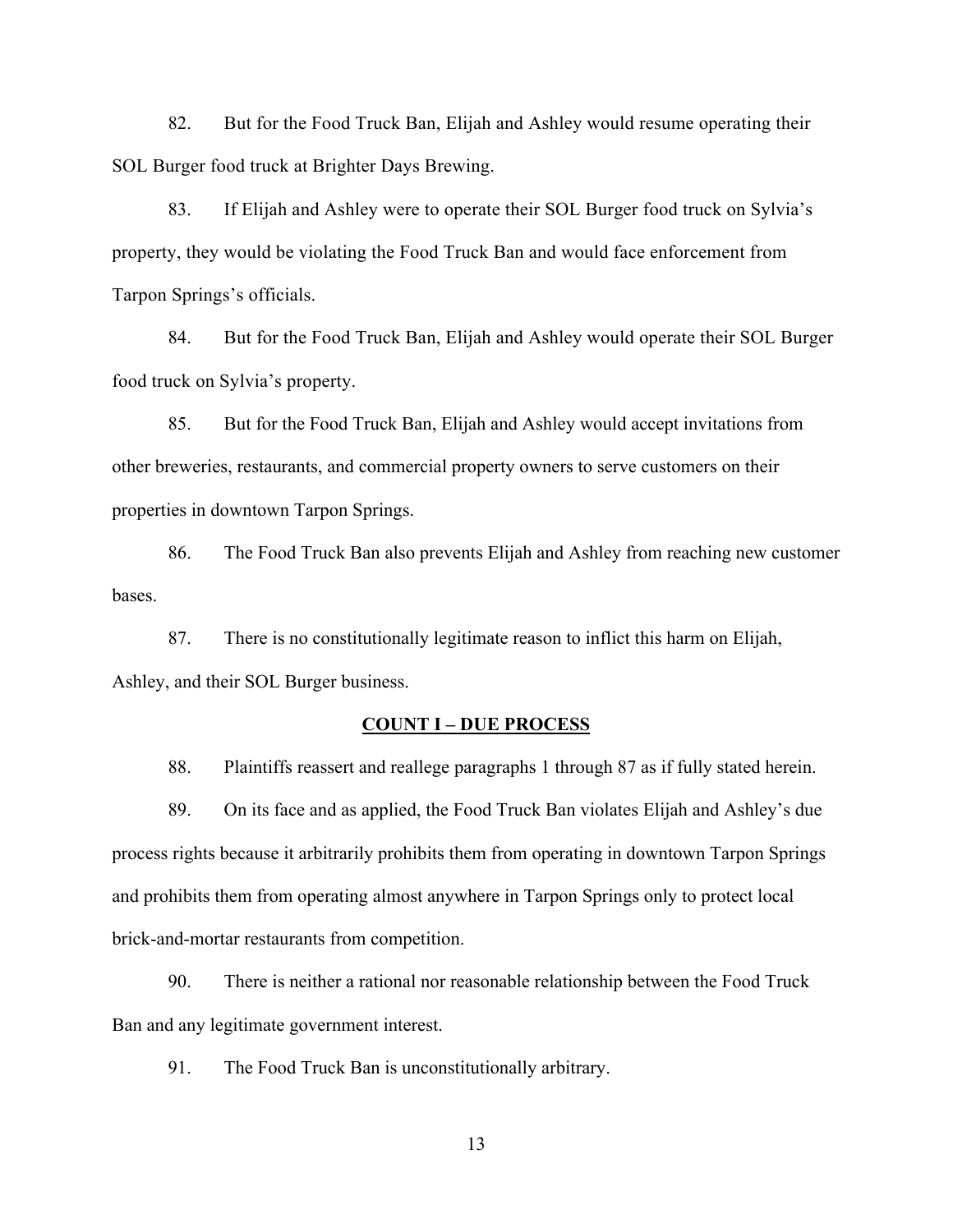92. The express purpose of the Food Truck Ban, as repeatedly confirmed by Tarpon Springs's officials, is to protect local brick-and-mortar businesses from competition.

93. Economic protectionism is not a legitimate government interest under the Florida **Constitution** 

94. The Florida Constitution does not allow Defendants to harm Plaintiffs for no other reason than to prevent competition with local brick-and-mortar "food or drink" establishments.

95. Unless the Defendants are enjoined from committing the above-described violations of the Due Process Clause of Article 1, Section 9 of the Florida Constitution, Plaintiffs will continue to suffer substantial irreparable harm.

96. Plaintiffs respectfully ask the Court to enter a judgment declaring the Food Truck Ban unconstitutional, both on its face and as applied to Plaintiffs, as a violation of the Due Process Clause of Article I, Section 9 of the Florida Constitution, and to enjoin the Food Truck Ban's enforcement.

97. As Plaintiffs reasonably believe the Food Truck Ban is unconstitutional, Plaintiffs seek declaratory relief to resolve the extent of their rights.

98. Plaintiffs have incurred costs related to this lawsuit and seek an award of reasonable costs pursuant to Florida Statutes Section 86.081.

99. Plaintiffs have suffered harm, including irreparable harm, caused by the Food Truck Ban.

100. Plaintiffs have an inadequate remedy at law for the substantial irreparable harm being caused by the Food Truck Ban.

101. The Food Truck Ban will continue to cause substantial irreparable harm to Plaintiffs unless ruled unenforceable by this Court.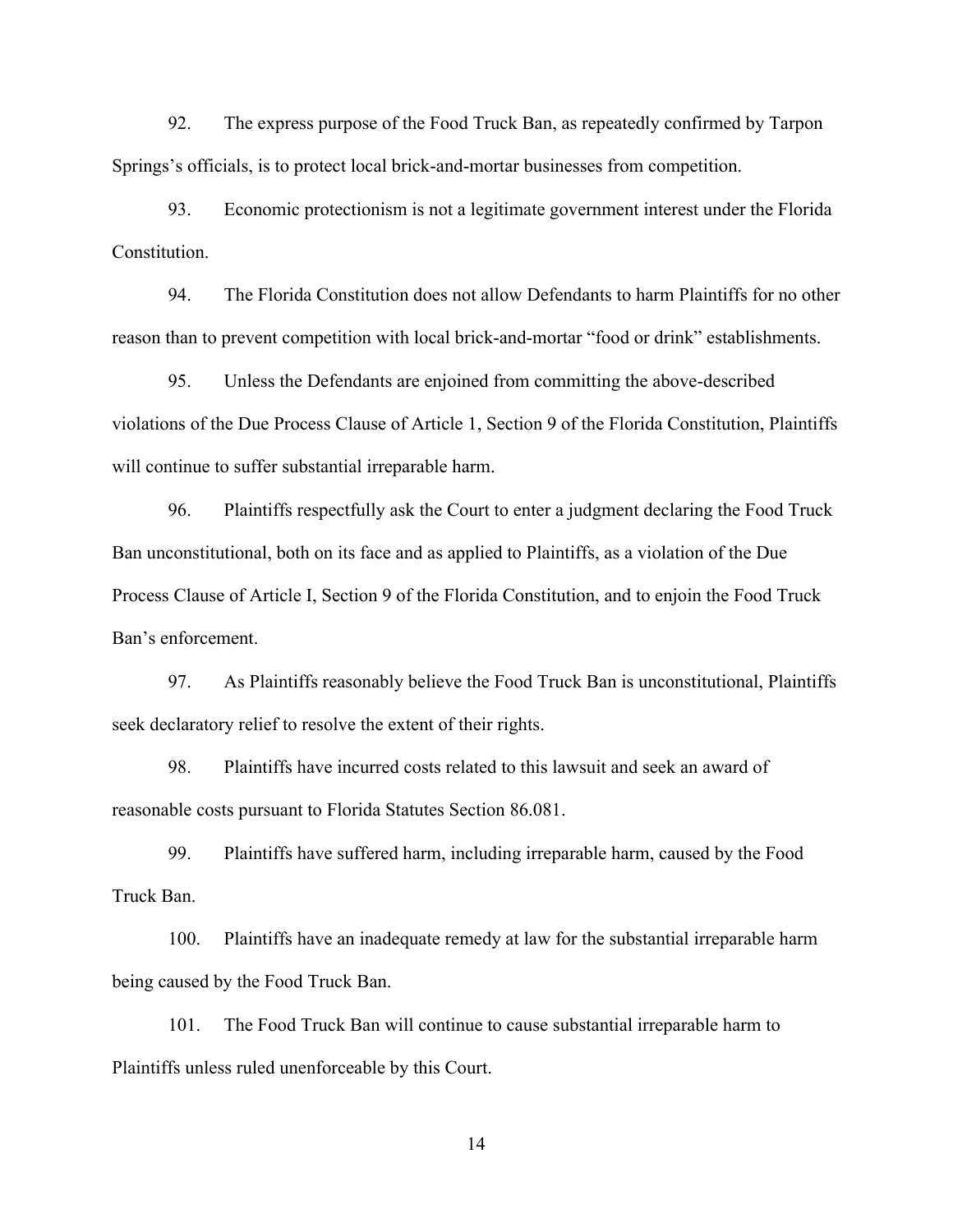102. The public interest would be served by enjoining enforcement of the Food Truck Ban.

# **COUNT II – EQUAL PROTECTION**

103. Plaintiffs reassert and reallege paragraphs 1 through 87 as if fully stated herein.

104. On its face and as applied, the Food Truck Ban violates the Florida Constitution's equal-protection guarantee because it arbitrarily prohibits Elijah and Ashley from operating their SOL Burger food truck in locations where local brick-and-mortar restaurants are allowed to operate food trucks.

105. On its face and as applied, the Food Truck Ban violates the Florida Constitution's equal-protection guarantee because it arbitrarily prohibits Plaintiffs from operating on private property at the invitation of the property owner in ways that do not apply to food truck owners who also own local brick-and-mortar restaurants.

106. The Food Truck Ban also irrationally, unreasonably, and arbitrarily distinguishes between food trucks and brick-and-mortar restaurants in situations where they are similarly situated.

107. There is neither a rational nor reasonable relationship between the Food Truck Ban and any legitimate government interest.

108. The Food Truck Ban imposes unfair and illogical burdens on Elijah, Ashley, and SOL Burger by excluding them from viable locations simply to protect local brick-and-mortar restaurants from competition.

109. The express purpose of the Food Truck Ban, as repeatedly confirmed by Tarpon Springs officials, is to protect local brick-and-mortar businesses from competition.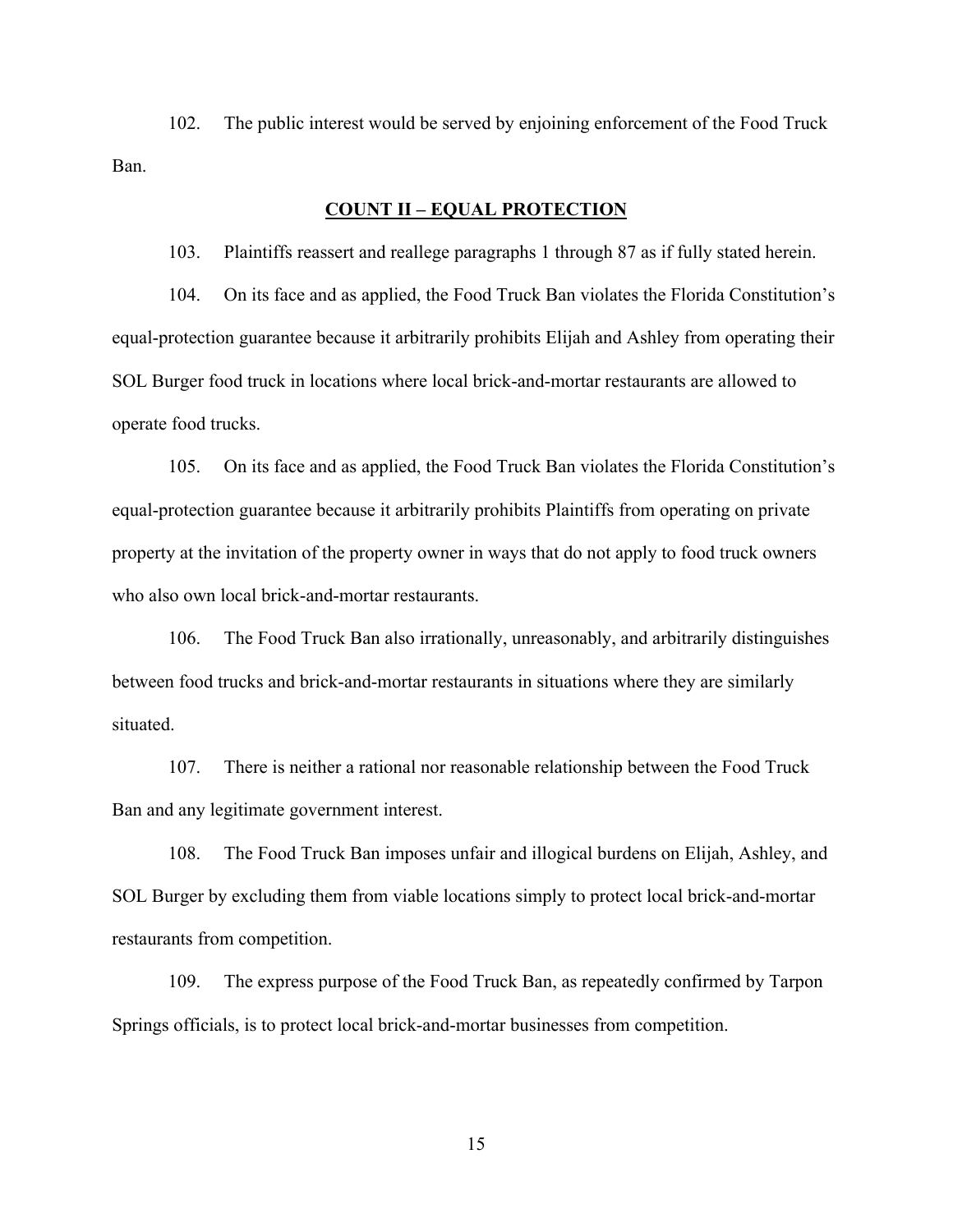110. Economic protectionism is not a constitutionally legitimate government interest under the Florida Constitution.

111. The Florida Constitution does not allow Defendants to harm Plaintiffs for no other reason than to prevent competition with local brick-and-mortar establishments.

112. Unless Defendants are enjoined from committing the above-described violations of the Equal Protection Clause of Article I, Section 2 of the Florida Constitution, Plaintiffs will continue to suffer substantial irreparable injury.

113. Plaintiffs respectfully ask the Court to enter a judgment declaring the Food Truck Ban unconstitutional, both on its face and as applied to Plaintiffs, as a violation of the Equal Protection Clause of Article I, Section 2 of the Florida Constitution, and to enjoin the Food Truck Ban's enforcement.

114. As Plaintiffs reasonably believe the Food Truck Ban is unconstitutional, Plaintiffs seek declaratory relief to resolve the extent of their rights.

115. Plaintiffs have incurred costs related to this lawsuit and seek award of reasonable costs pursuant to Florida Statutes Section 86.081.

116. Plaintiffs have suffered harm, including irreparable harm, as a result of the Food Truck Ban.

117. Plaintiffs have an inadequate remedy at law for the substantial irreparable harm being caused by the Food Truck Ban.

118. The Food Truck Ban will continue to cause substantial injury to the Plaintiffs unless ruled unenforceable by this Court.

119. The public interest would be served by enjoining enforcement of the Food Truck Ban.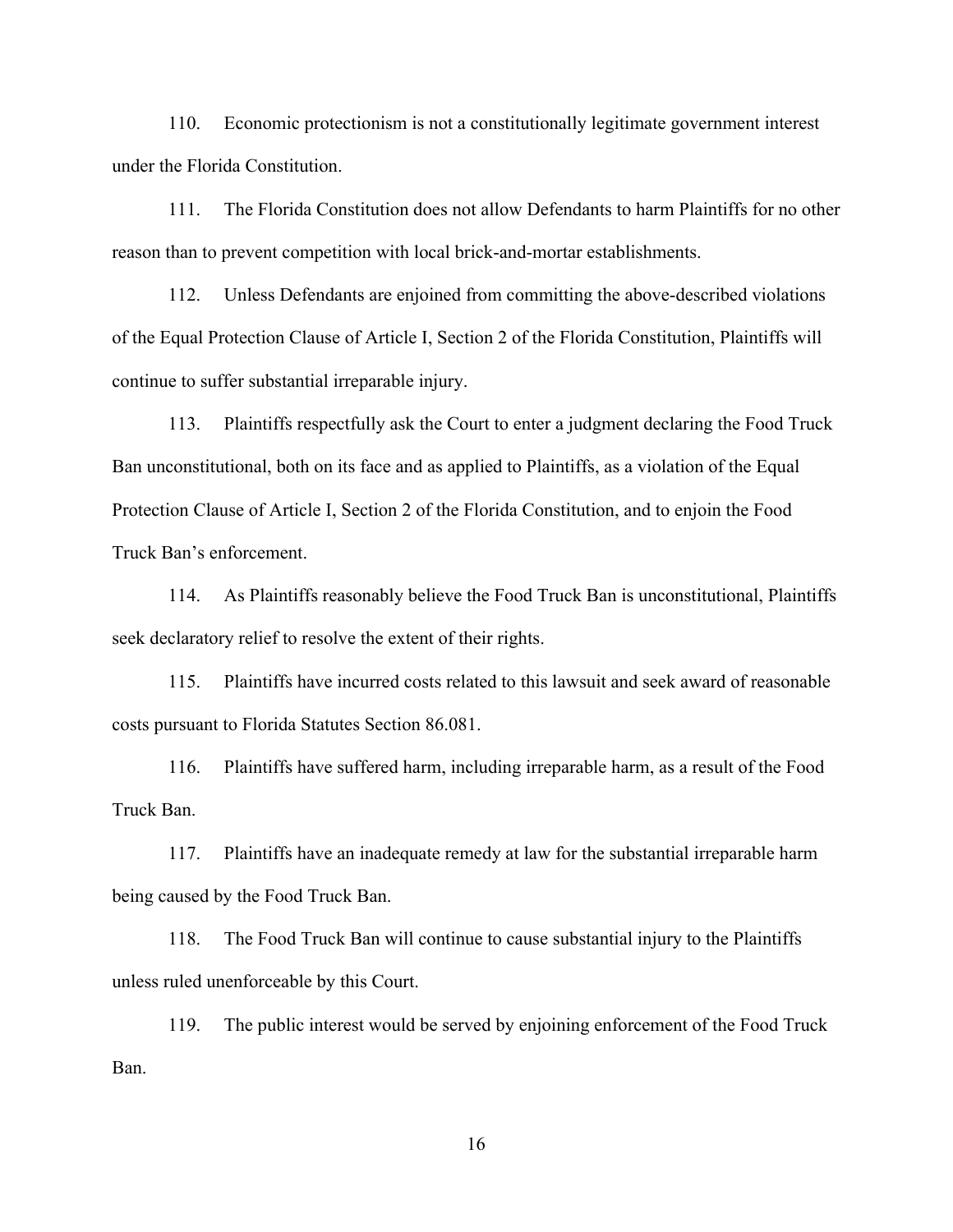#### **COUNT III – BASIC RIGHTS**

120. Plaintiffs reassert and reallege paragraphs 1 through 87 as if fully stated herein.

121. On its face and as applied, the Food Truck Ban violates the enumerated basic rights guarantees found in Article I, Section 2 of the Florida Constitution.

122. Article I, Section 2 of the Florida Constitution guarantees all Floridians their "inalienable rights, among which [is] the right . . . to be rewarded for industry."

123. The Food Truck Ban violates Elijah and Ashley's right to be rewarded for industry.

124. The Food Truck Ban infringes Elijah and Ashley's basic and inalienable rights without a substantial, compelling, important, or even rational or legitimate government interest.

125. The Food Truck Ban is not narrowly tailored and there is not even a rational or reasonable relationship between the Food Truck Ban and any legitimate government interest.

126. The Food Truck Ban imposes unfair and illogical burdens on Elijah and Ashley's basic rights by preventing them from operating their SOL Burger food truck on private properties where the owners have invited them simply to protect local brick-and-mortar restaurants from competition.

127. The express purpose of the Food Truck Ban, as repeatedly confirmed by Tarpon Springs officials, is to protect local brick-and-mortar businesses from competition.

128. The Florida Constitution does not allow Defendants to harm Plaintiffs for no reason other than to protect local brick-and-mortar businesses from competition.

129. The Food Truck Ban has harmed Plaintiffs, including but not limited to irreparable harm.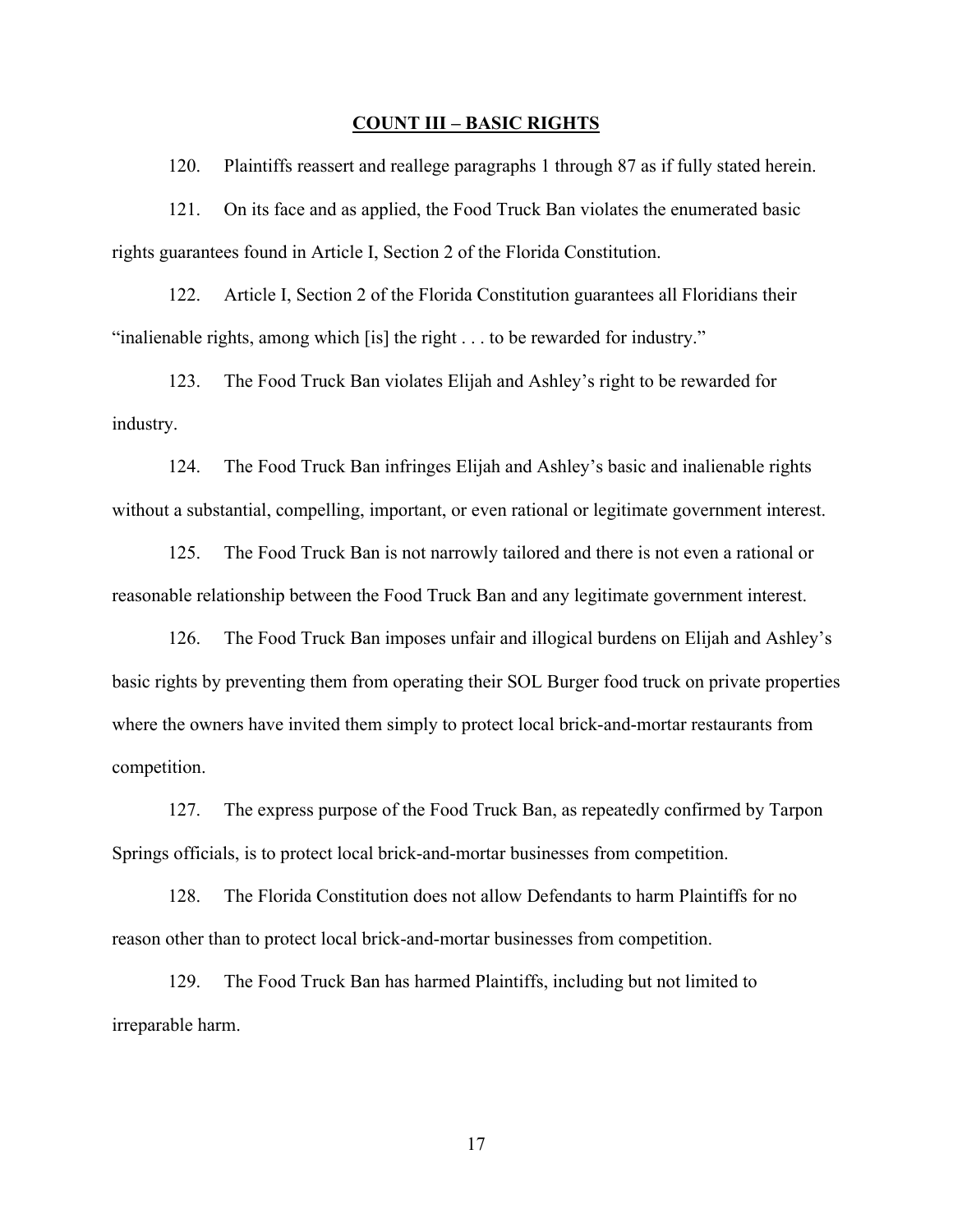130. Unless Defendants are enjoined from committing the above-described violations of the Basic Rights Clause of Article I, Section 2 of the Florida Constitution, Plaintiffs will continue to suffer substantial irreparable harm.

131. Plaintiffs respectfully ask the Court to enter a judgment declaring the Food Truck Ban unconstitutional, both on its face and as applied to Plaintiffs, as a violation of the Basic Rights Clause of Article I, Section 2 of the Florida Constitution, and to enjoin the Food Truck Ban's enforcement.

132. As Plaintiffs reasonably believe that the Food Truck Ban is unconstitutional, Plaintiffs seek declaratory relief to resolve the extent of their rights.

133. Plaintiffs have incurred costs related to this lawsuit and seeks an award of reasonable costs pursuant to Florida Statutes Section 86.081.

134. Plaintiffs have an inadequate remedy at law for the substantial irreparable harm being caused by the Food Truck Ban.

135. The Food Truck Ban will continue to cause substantial injury to Plaintiffs unless ruled unenforceable by this Court.

136. The public interest would be served by enjoining enforcement of the Food Truck Ban.

WHEREFORE Plaintiffs respectfully request relief as follows:

i. A declaratory judgment that the Food Truck Ban violates the due process, equal protection, and basic rights guarantees located in Article I, Sections 2 and 9 of the Florida Constitution;

ii. A preliminary injunction against Defendants to prohibit enforcement of the Food Truck Ban;